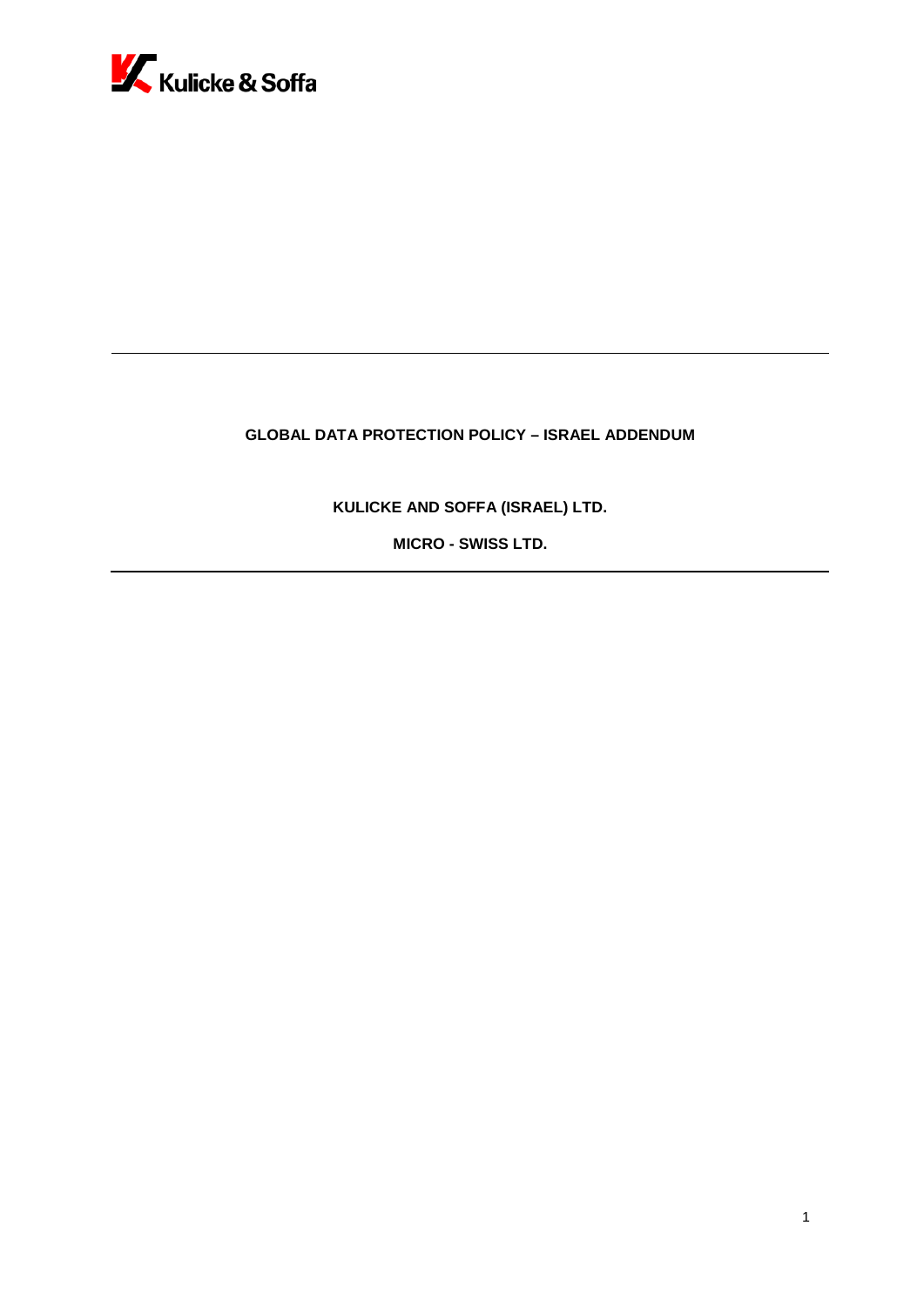

# **GLOBAL DATA PROTECTION POLICY - ISRAEL ADDENDUM**

# **KULICKE AND SOFFA (ISRAEL) LTD. MICRO - SWISS LTD.**

(collectively, the "**Organization**")

# **1. INTRODUCTION**

- 1.1 Background to the Israeli protection of privacy law
- 1.1.1 Article 7 of the Basic Law: Human Dignity and Liberty, 5752 1992, establishes a constitutional right for privacy in Israel.
- 1.1.2 On a statutory level, Israeli law includes an omnibus privacy and data protection statute: the Protection of Privacy Law, 5741-1981 (the "**PPL**"). The PPL and Israeli law in general only protect the privacy of individuals. Corporations and other legal entities are not afforded privacy under Israeli law.
- 1.1.3 The Israeli Privacy Protection Authority (the "**Authority**"), a department within the Israeli Ministry of Justice, serves as the Israeli regulator in charge to administer and enforce the PPL. The Registrar of Databases (the "**Registrar**") is the regulatory authority under the PPL. The Registrar operates as a part of the Authority.

### 1.2 Background to Israel addendum

- 1.2.1 This Israel Addendum (the "**Israel Policy**") supplements the global data protection policy (the "**Global Data Protection Policy**") of Kulicke and Soffa Industries, Inc. and/or any of its affiliates (collectively, "**K&S**") and should be read together as one policy. Save as set out in this Israel Policy, all other terms and principles in the Global Data Protection Policy shall continue to apply. The Israel Policy shall apply to all K&S entities incorporated in Israel and all processing of personal data by K&S in Israel.
- 1.2.2 This Israel Policy shall prevail in the event of inconsistency between the principles or contents stated herein and those as described under the Global Data Protection Policy.
- 1.3 Israel addendum is part of employment contract
- 1.3.1 All employees and agents of the Organization must strictly comply with this Israel Policy. For employees of the Organization, this Israel Policy binds each employee and forms a part of the terms of the employment contract between the Organization and the employee.
- 1.3.2 The Organization reserves its right to amend this Israel Policy from time to time. Any such amended Policy will similarly apply to you and become part of your employment contract with the Organization from the time of such amendment taking effect.
- 1.3.3 This Israel Policy seeks to provide each employee with a summary overview of further key requirements of the PPL.
- 1.3.4 For detailed information on the obligations and exceptions under the PPL, you may refer to the PPL itself [\[Hebrew\]](https://www.nevo.co.il/laws/#/6021751732f7ce6c3ec67671) as well as quidelines from the Israeli Privacy Protection Authority [\[Hebrew\]](https://www.gov.il/he/departments/policies/?OfficeId=4aadba43-3d71-4e7c-a4fe-5bf47b723d4e&policyType=2efa9b53-5df9-4df9-8e9d-21134511f368&limit=10).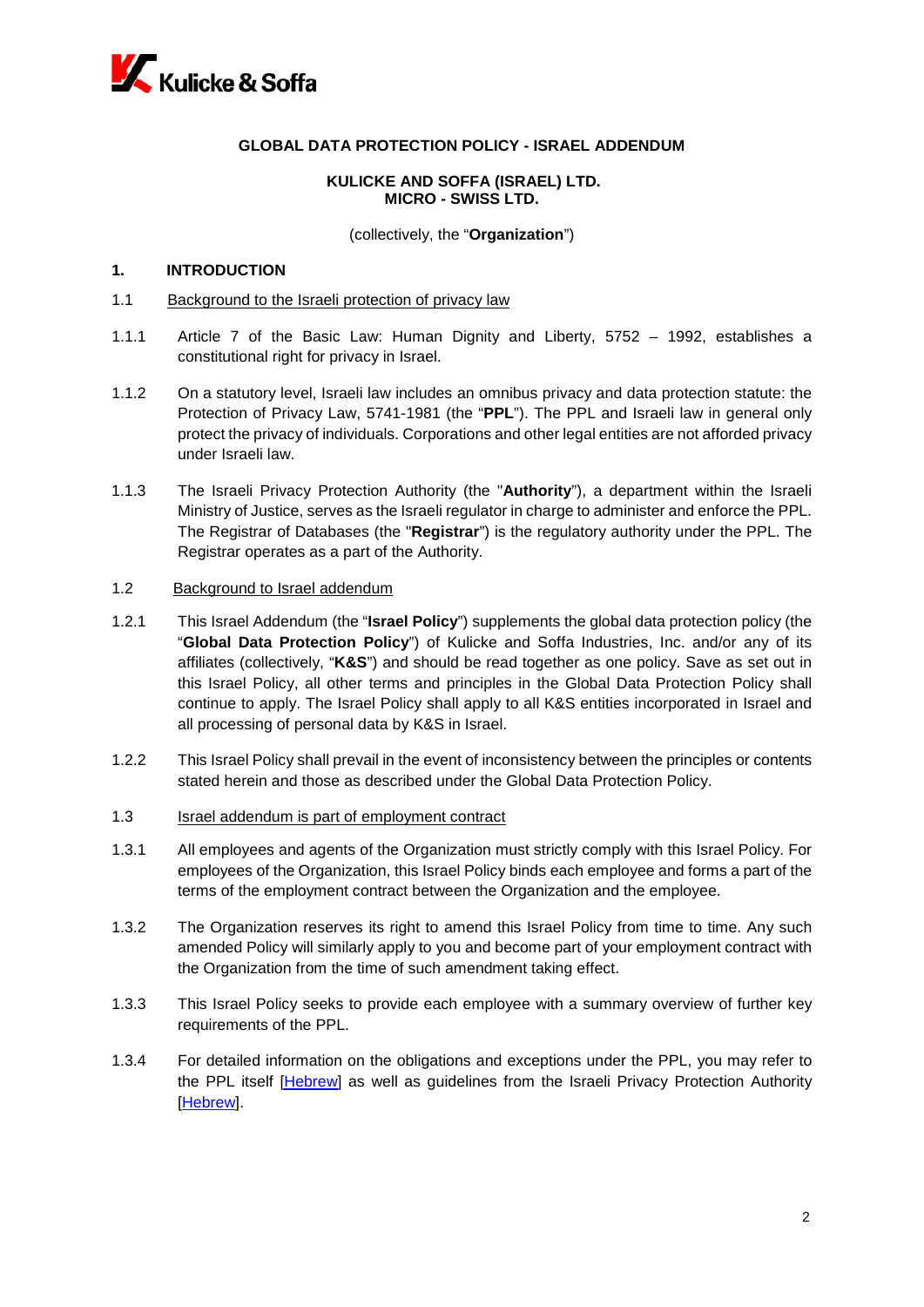

# 1.4 What to do if you are aware of or suspect a breach of the PPL

1.4.1 If you have information or become aware that a breach under the Israel Policy, Global Data Protection Policy or otherwise under the PPL has occurred within the Organization, please report it immediately to the Data Protection Officer. For further information as to reporting obligations of Severe Data Security Incidents under the PPL (as defined below), please refer to the Data Security section herein.

# **2. OVERVIEW OF PPL**

#### 2.1 The data protection obligations applicable to Personal Data

With regard to dealing with personal data of any individuals, the Organization and all employees are required to adhere to the following key data protection principles, as further described in this Israel Policy:

- (a) Notice;
- (b) Consent;
- (c) Data Security;
- (d) Right to review, amend and delete data;
- (e) Legitimacy and proportionality;
- (f) Database registration; and
- (g) Cross-border transfer of personal data.

#### **3. NOTICE**

- 3.1 Introduction
- 3.1.1 Section 11 of the PPL provides that any request to receive personal data from an individual for the purpose of storing or using the data in a database - must be accompanied with a notice to such individual specifying the following:
	- (a) whether that individual is under a legal duty to provide that data or whether the provision of the data depends on that person's volition and consent;
	- (b) the purposes for which the data is requested; and
	- (c) to whom the data is to be transferred and the purposes of transfer.
- 3.2 Legal duty to provide Personal Data
- 3.2.1 Other than data required by employment and tax law, employees are not obligated by law to provide the Organization with their personal data and its provision is subject to their consent.
- 3.3 The purposes for which the Personal Data is requested

The details as to the purposes for which the personal data is requested are as detailed in the Global Data Protection Policy.

# 3.4 To whom the data is to be transferred and the purposes of transfer.

Details of transfer of personal data are as detailed in the Global Data Protection Policy.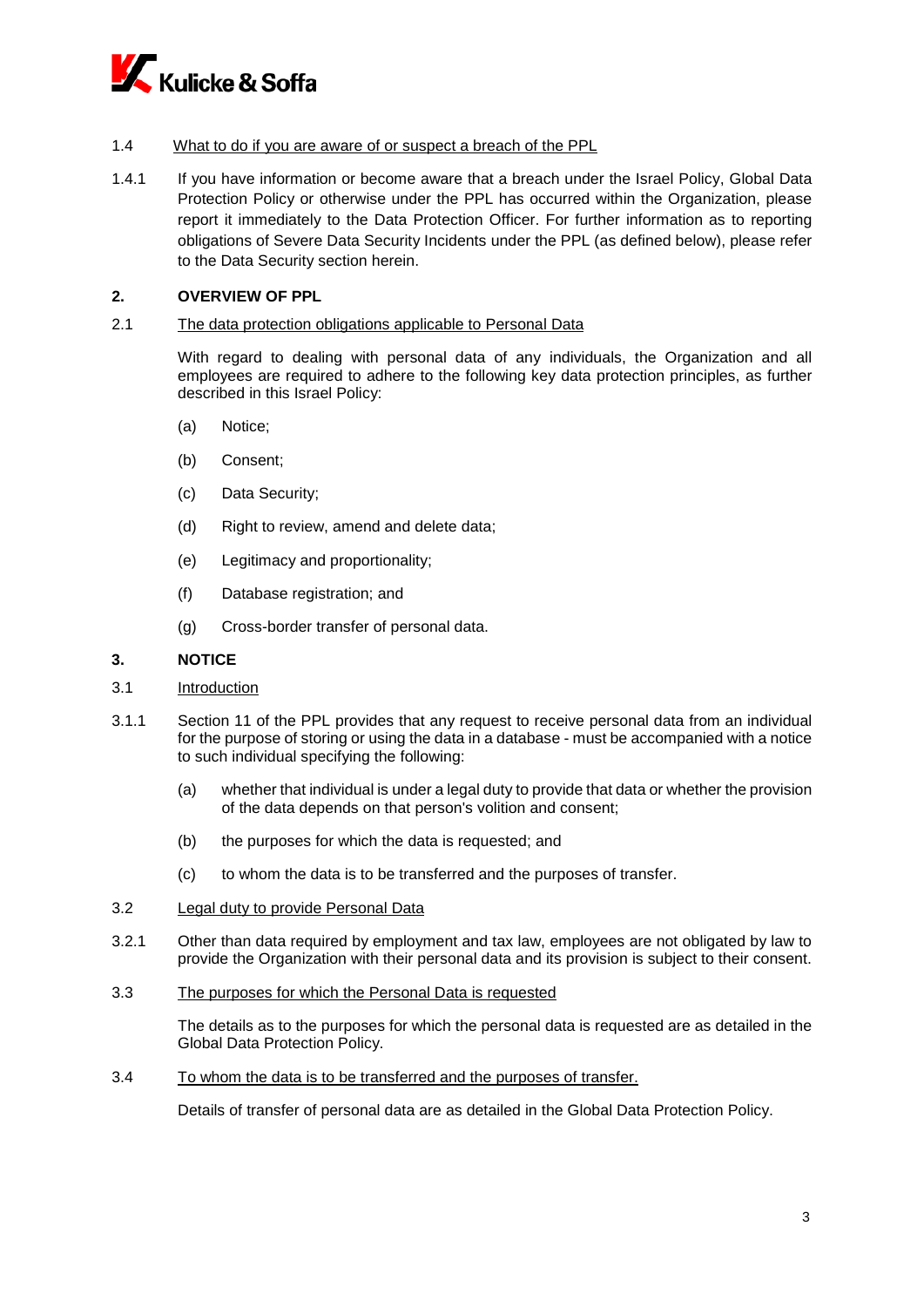

# **4. CONSENT**

# 4.1 Introduction

The PPL provides a list of circumstances which constitute an infringement of privacy, including:

- (a) unlawful wiretapping;
- (b) photographing an individual within private premises;
- (c) publishing a photo of an individual in public if such publication may humiliate or disgrace him or her; and
- (d) using data about the private matters of an individual, or delivering it to another, for a purpose other than for which it was originally collected.
- 4.2 Consent is a fundamental aspect of privacy under the PPL. Section 1 of the PPL provides that no person shall invade the privacy of an individual **without his or her consent**. Thus, by obtaining an individual's advance informed consent for collection and use of personal data, the intended use will not be considered as an infringement of privacy. There are no other legal bases under the PPL for collection and use of personal data, except where such collection and use are due to a specific legal requirement.
- 4.3 The PPL further provides that consent may be **explicit or implied**. Such consent must be "informed". While the term "informed" is not defined in the PPL, the acceptable meaning of this term is: a mindful decision made by an individual whether to provide consent or not, after being provided with all necessary information. The purpose of the Global Data Protection Policy and this Israel Policy is to provide such information.
- 4.4 The employer's collection and use of employees' personal data warrants elevated standards of disclosure and consent, as provided in the Global Data Protection Policy and this Israel Policy.

# **5. DATA SECURITY**

#### 5.1 Introduction

- 5.1.1 The Protection of Privacy Regulations (Data Security), 2017 [\[Hebrew\]](https://www.nevo.co.il/laws/#/603e6698315508eb664889c3) applies to all organizations, companies, and public agencies who own, manage, or maintain databases containing personal data in Israel (the "**Data Security Regulations**"). The Data Security Regulations create four tiers of databases, each subject to an escalating degree of information security requirements:
	- (a) databases maintained by individuals;
	- (b) databases subject to the basic level of data security (i.e., those that do not fall within any other category, and certain employee and HR data);
	- (c) databases subject to intermediate data security (i.e., those to which more than 10 people have access credentials and whose purpose includes making information available to other parties); and
	- (d) databases subject to a high level of data security (i.e., those whose purpose includes making information available to other parties, and with respect to which either more than 100 people have access credentials, or the number of data subjects is at least 100,000).

### 5.2 Information security measures

5.2.1 The Data Security Regulations require certain data security procedures that vary by database category and may include penetration testing, security incident assessments, risk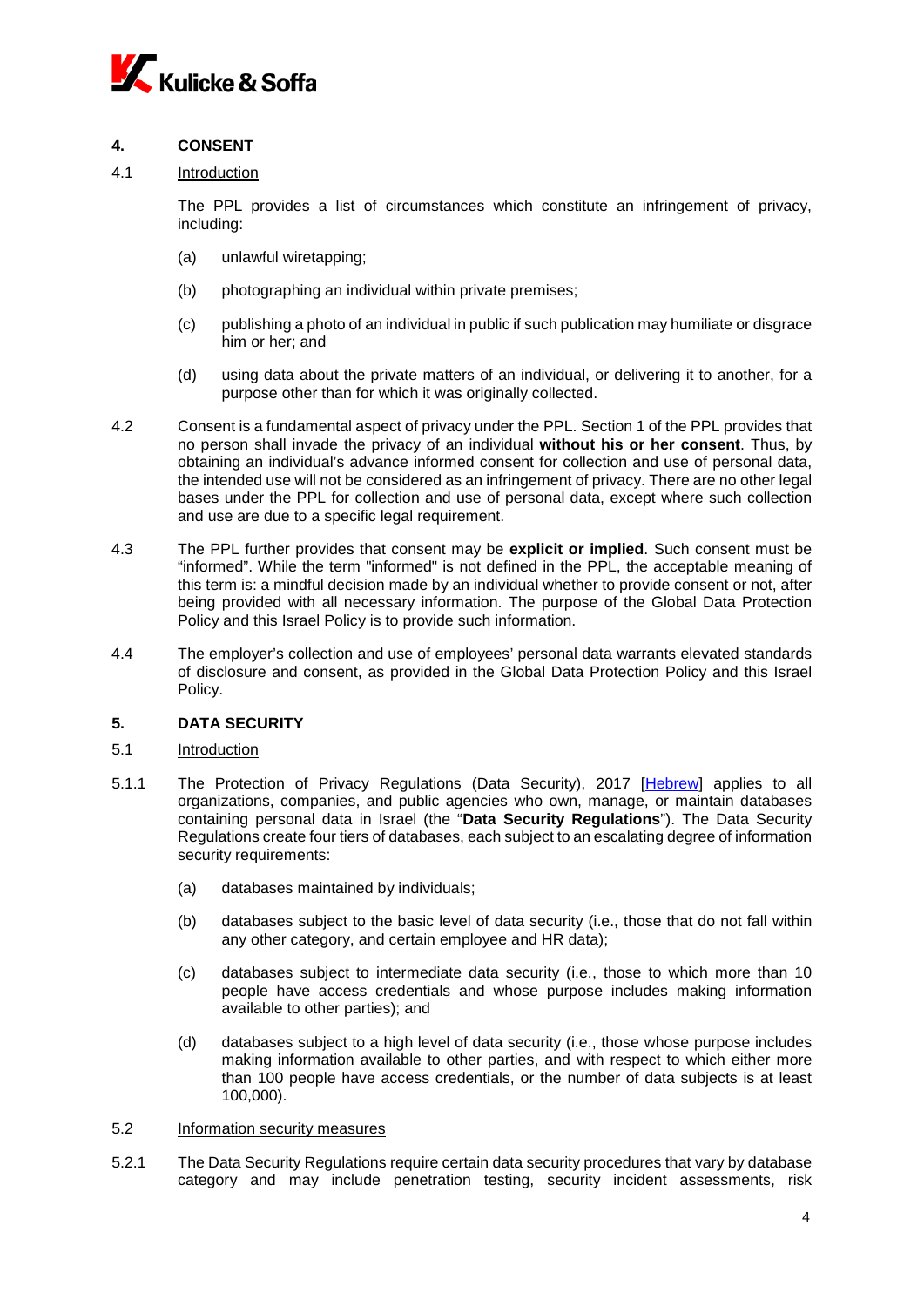

assessments, data breach notification, and monitoring of access to the database, as further described herein.

- 5.2.2 The Data Security Regulations require anyone who owns, manages or maintains a database containing personal data to implement, among other requirements, the following information security measures:
	- (a) maintain physical and environmental security controls;
	- (b) establish access credentials and manage those credentials on the extent necessary for users to perform their work;
	- (c) employ workers in database-related positions only if they have an appropriate level of clearance in relation to the database's degree of sensitivity and provide them training with respect to information security;
	- (d) maintain and document information security incidents; and
	- (e) keep records, documents, and decisions to demonstrate compliance with the Data Security Regulations.
- 5.2.3 The Data Security Regulations introduce additional requirements applicable to databases subject to the intermediate level of security, including:
	- (a) equipment brought in or taken out of the database's physical premises shall also be monitored;
	- (b) an extended data security protocol shall cover, among other issues, user authentication measures applicable to the database, backup procedures, access controls and periodic audits;
	- (c) a protocol shall be established for means of identification, frequency of password change and response to errors in access control;
	- (d) audit logs shall be maintained for at least two (2) years;
	- (e) either an internal or external audit shall be performed at least once in 24 months; and
	- (f) a backup and recovery plan shall be established.
- 5.2.4 The Data Security Regulations introduce additional requirements applicable to databases subject to the highest level of security, including:
	- (a) a risk assessment once every 18 months, using a qualified professional;
	- (b) penetration tests on the database's computer systems once in 18 months; and
	- (c) security incidents shall be reviewed at least once every calendar quarter, and an assessment shall be made of the need to update security protocols.
- 5.3 Data security incidents
- 5.3.1 The Data Security Regulations require that the owner of a database document every event that raises concerns of a breach of the database's integrity, unauthorized use thereof or deviation from authorization. The documentation should be based, to the greatest extent possible, on automated records.
- 5.3.2 The database owner is also required to establish instructions for handling different security incidents, according to the security incident's severity and the information's sensitivity level, including all necessary measures to be immediately taken at the event of a security incident.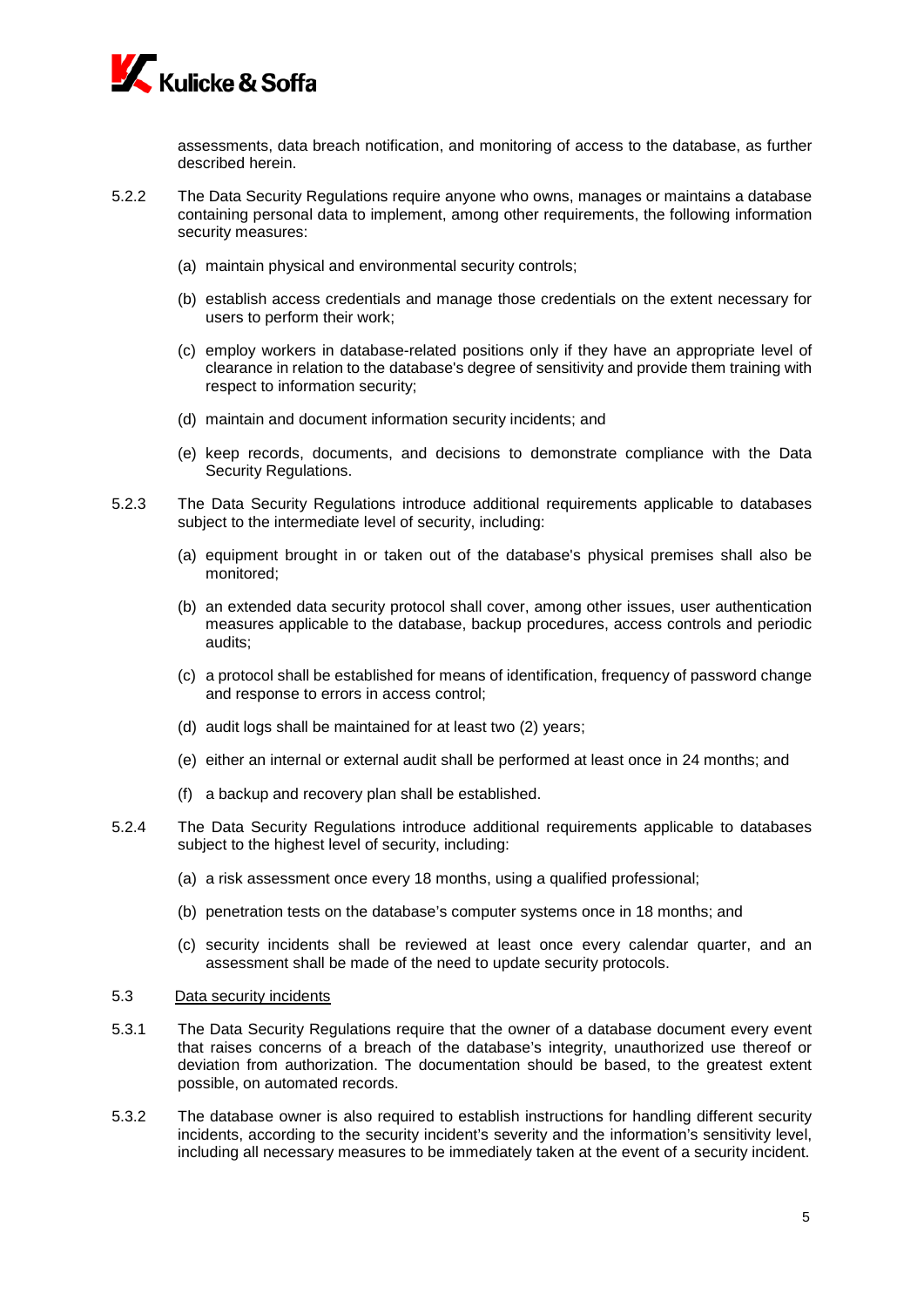

- 5.3.3 The Data Security Regulations define the term "**Severe Data Security Incident**" as any of the following:
	- (a) in a database subject to a high level of data security  $-$  an incident involving the use of data from the database without authorization or in excess of authorization, or where the integrity of the data was compromised; or
	- (b) in a database subject to an intermediate level of data security an incident involving the use of a material portion of the database without authorization or in excess of authorization, or where the integrity of a material portion of the database was compromised.

In case of such a Severe Data Security Incident, the database owner is required to immediately notify the Authority of the incident and the measures taken in response. Guidance issued by the Authority indicates that notification should be issued not later than within 72 hours of becoming aware of the Severe Data Security Incident. The Authority may instruct the database owner to provide such notice to the affected data subjects, at its discretion in accordance with the circumstances of the incident.

### **6. INDIVIDUALS' RIGHT TO REVIEW, AMEND AND DELETE DATA**

Introduction

- 6.1 The PPL grants each individual a right to review the "Data" (as defined in Section 6.2 below) pertaining to him or her which is stored in a database. Any individual that wishes to review the data about him or her which is stored in a database, must submit a signed written request to the Organization or to Data Intermediaries or Data Processors which process such data for the Organization, pursuant to the Protection of Privacy Regulations (Conditions for Viewing Data and Procedures for Appealing Declined Requests to View), 5741-1981 [\[Hebrew\]](https://www.nevo.co.il/laws/#/603691a2315508eb66487310). The Organization must allow such individual to review the data pertaining to him or her within 30 days from receipt of the written request.
- 6.2 Pursuant to the PPL's definition of "Data", the PPL only grants an individual a right to review those items of stored Data which fall within the following categories: an individual's personality, marital or familial status, intimate affairs, health, financial status, professional qualifications, opinions and beliefs.
- 6.3 Under the PPL, a database owner (or holder such as Data Intermediaries or Data Processors) may decline a person's request to review the data in various circumstances, the most relevant of which is where the delivery of data to the individual would violate of a privilege prescribed by statutory law or case-law, unless the person making the request is the beneficiary of the privilege (for instance, the privilege of data prepared for legal proceedings, or for an alternative dispute resolution process, have both been recognized by Israeli caselaw). A database owner's notice to an individual declining his or her request to review the data must be provided to such individual within 21 days of from receipt of the request.
- 6.4 In addition, the PPL provides individuals with the right to request an amendment to or deletion of their personal data. If, upon review, a person finds that their personal data are inaccurate or incomplete, they may request that the data be amended or deleted.

# **7. THE PRINCIPLES OF LEGITIMACY AND PROPORTIONALITY**

# 7.1 Introduction

Israeli case-law underscores that collection and processing of personal data must conform with the principles of legitimate-purpose and proportionality.

# 7.2 Legitimate purpose

7.2.1 The legitimacy principle requires that personal data be collected and processed only for essential purposes. For example, case law dealing with collection of employee data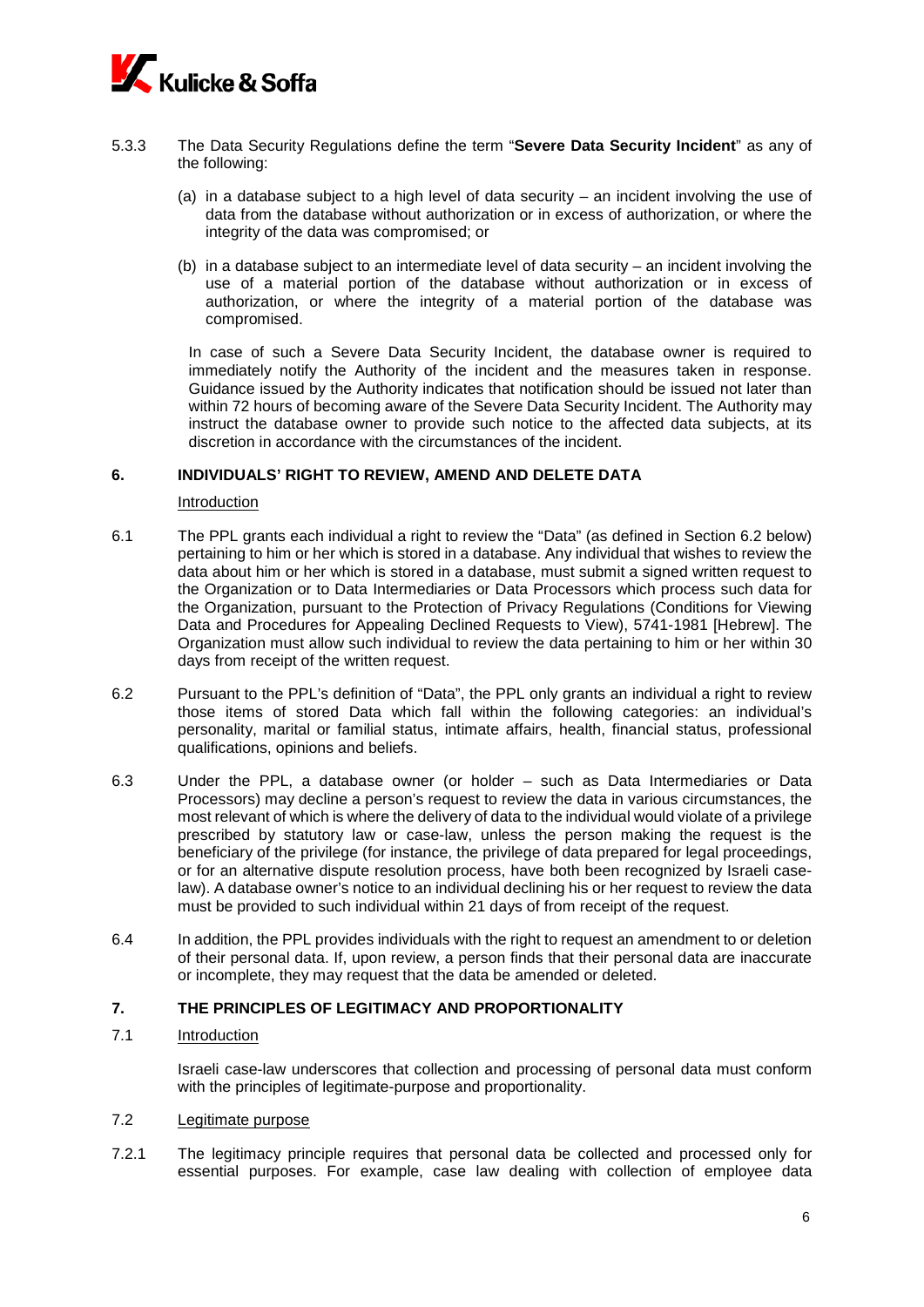

interpreted such essential purposes where such collection and processing are necessary to safeguard the vital interests of the employer and prevent grave harm to these interests.

- 7.2.2 The Organization should take measures to ensure that personal data is used strictly for the legitimate purpose as provided in the Global Data Protection Policy.
- 7.3 Proportionality
- 7.3.1 The proportionality principle requires that the collection and processing of personal data be carried out in no greater scope, extent and degree than is necessary for the furtherance of the legitimate purpose.
- 7.3.2 For the purposes of reference and clarity, we will outline below the primary measures we recommend taking in order to comply with the proportionality principal. The Organization should ensure that:
	- (a) personal data not pertinent to the Organization or not necessary, is not collected or stored.
	- (b) data is accessible only to a limited number of individuals in the Organization, who are bound by proper confidentiality obligations.
	- (c) the personal data is purged once it has been handled, unless there is substantiated justification to archive it for future retrieval (such as to demonstrate that an employer has met its obligations under labor laws).
- 7.3.3 There are no privacy or data security obligations where the data cannot identify a person, such as where it was anonymized.

## **8. RETAINING A DATABASE WITH PERSONAL DATA**

#### 8.1 Database Registration

- 8.1.1 Database is defined in the PPL as a collection of data maintained in electronic form, excluding (a) a collection of data maintained for personal use rather than for business purposes; and (b) a collection that includes only names, addresses, and contact information, and which by itself does not create any characterization that infringes on the privacy of the persons whose data is included therein. This second exemption has been interpreted narrowly by the Authority, which has stated that a collection of names and email addresses does not fall within the exemption.
- 8.1.2 The PPL requires that certain databases be registered with the Registrar, which operates within the Authority. This general obligation is for registering any database that meets any one or more of the following criteria that may be relevant to the Organization: (a) it holds data about 10,000 persons or more; (b) it holds Sensitive Data (defined below); or (c) it includes data about people and the data was not provided by them, or on their behalf, or with their approval.

"**Sensitive Data**" is defined as data regarding the personality, intimate affairs, health, financial status, opinions, or beliefs of an individual.

- 8.1.3 Generally, the process for registering a database is primarily an administrative procedure, carried out by filling out a template application. The database registration system is databasedriven and not owner-driven. Hence, if a database owner has several databases, it must register each database separately.
- 8.1.4 If the Organization already registered a database pertaining to employees with the Registrar, the existing database registration may need to be updated to accurately reflect the contemplated uses.